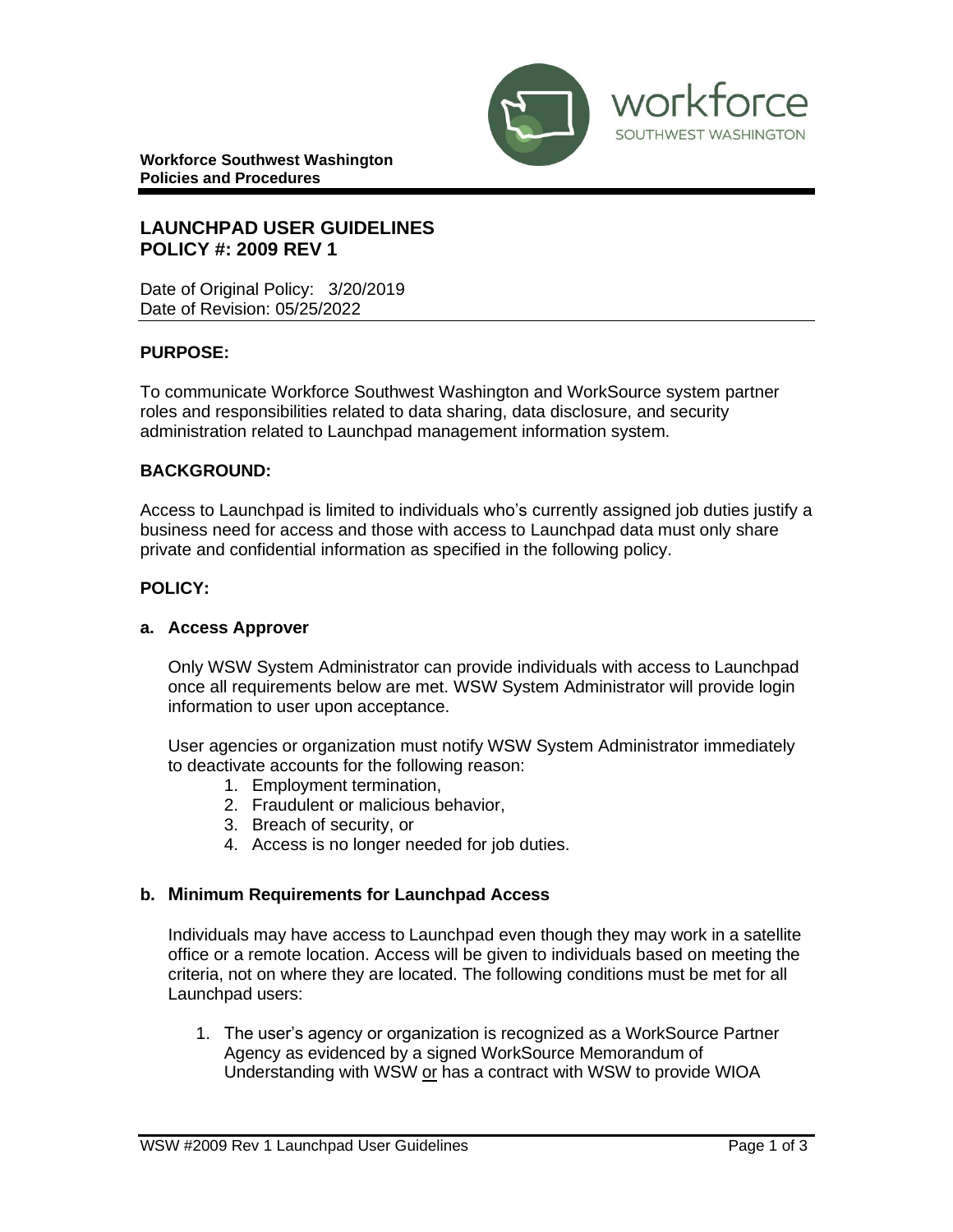services, evaluation, and/or for research purposes or an approved business engagement partner; and

- 2. The user has completed Launchpad training; and
- 3. The user has signed a User Agreement.

## **c. "Opt Out" Requirements**

A customer may choose to "opt out" of data sharing within the system. As an alternative to entering client data into Launchpad for clients who choose to exercise the "opt out" option, other methods including "paper" records will be used.

## **d. Requests for Access to Launchpad Records**

All requests from the public or subpoenas for access to Launchpad records must be immediately reported to WSW at [agimlin@workforcesw.org.](mailto:agimlin@workforcesw.org) The request will be processed in accordance with rules for release of information.

## **e. Data Confidentiality**

All information recorded in Launchpad is considered confidential information. Users shall protect the confidentiality of the information as required by the laws and when data sharing.

## **f. Single Point of Contact**

Launchpad was developed to streamline contact and communication from workforce system staff to employers. Launchpad provides a solution that reduces the number of duplicative contacts to employers. Additionally, employer information that is collected by workforce system partners and recorded in Launchpad provides all users with immediate access to employer data potentially alleviating the need to contact an employer and providing information that can be used in program development and job coaching. Maintaining a single-point-of-contact for all business/industry/employer partners of the workforce system is a requirement of all Launchpad users. All business accounts and contact records are associated with an "account owner". Account owners could be the staff of any WSW partner organization, or a WSW staff member. This person is the lead for which all communication with the business must go through.

Prior to contacting a business, Launchpad users must first check the database to review the history of relationships held and services provided (if any). If a business is in Launchpad and attached to an Account Owner, the Launchpad user **must** connect with the Account Owner prior to contacting the business and business contacts in Launchpad.

If policy is not followed, WSW Director of Business Services will contact the user's organization to discuss the violation and go over next steps for corrective action. A Launchpad user's access may be disabled if this requirement is not followed.

## **DEFINITIONS:**